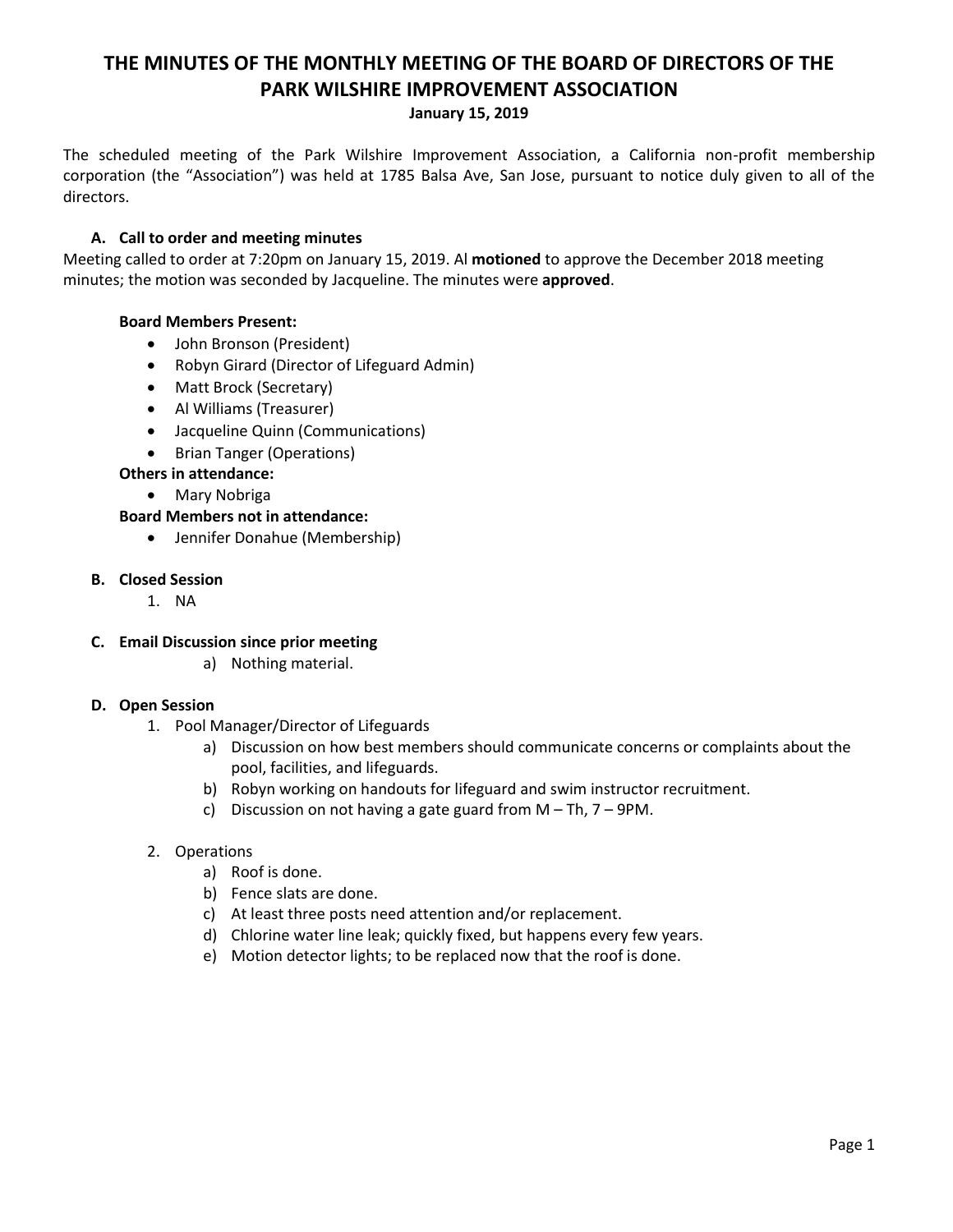- 3. Treasurer's Report (Al Williams)
	- a) \$39,577 in checking; last year we had \$30,812 in checking. Savings is \$219,348.
	- b) Major expenses since last report: new roof, \$3,700; Utilities approximately \$800
	- c) No concerns or issues.

| <b>Financial Summary</b>      |                 |                |              |
|-------------------------------|-----------------|----------------|--------------|
|                               | <b>Checking</b> | <b>Savings</b> | <b>Total</b> |
| This Month: January 2019      | \$39,577        | \$219,348      | \$258,925    |
| Last Month: December 2018     | 45,658          | 219,342        | 265,000      |
| Last Year: January 2018       | 30,812          | 202,028        | 232,840      |
|                               |                 |                |              |
| Increase / (Decrease) versus: |                 |                |              |
| Last Month                    | (6,081)         | 6              | (6,075)      |
| Last Year                     | 8,765           | 17,320         | 26,085       |
|                               |                 |                |              |
|                               |                 |                |              |

- 4. Membership (Jennifer Donahue not in attendance)
	- a) Discussion on succession.
- 5. Secretary (Matt Brock)
	- a) Retention Guidelines: tabled, but major items include:
		- i. Founding Documents
		- ii. Board Minutes
		- iii. Annual Financial Summaries
		- iv. Tax records
		- v. Waivers
		- vi. Payroll records
		- vii. Personnel Records
		- viii. Lawsuits
- 6. Communications (Jacqueline)
	- a) Tyson, as a friend of the board, is not interested in continuing next year.
	- b) Board member recruitment and outreach. Robyn will reach out to neighbors and John will reach out to others as well.
	- c) Annual Meeting in March needs to be set and prepared for.
- 7. President
	- a) Outreach to new board member recruitment and positions.
- 8. Next meetings
	- a) Monthly Meeting: February 13, 2019 at 7:15pm, at Al Williams' house. i. Robyn unable to attend.
	- b) Annual Meeting: March 13
	- c) Mail out packets: Soon after Annual Meeting

We adjourned the meeting at 8:35pm.